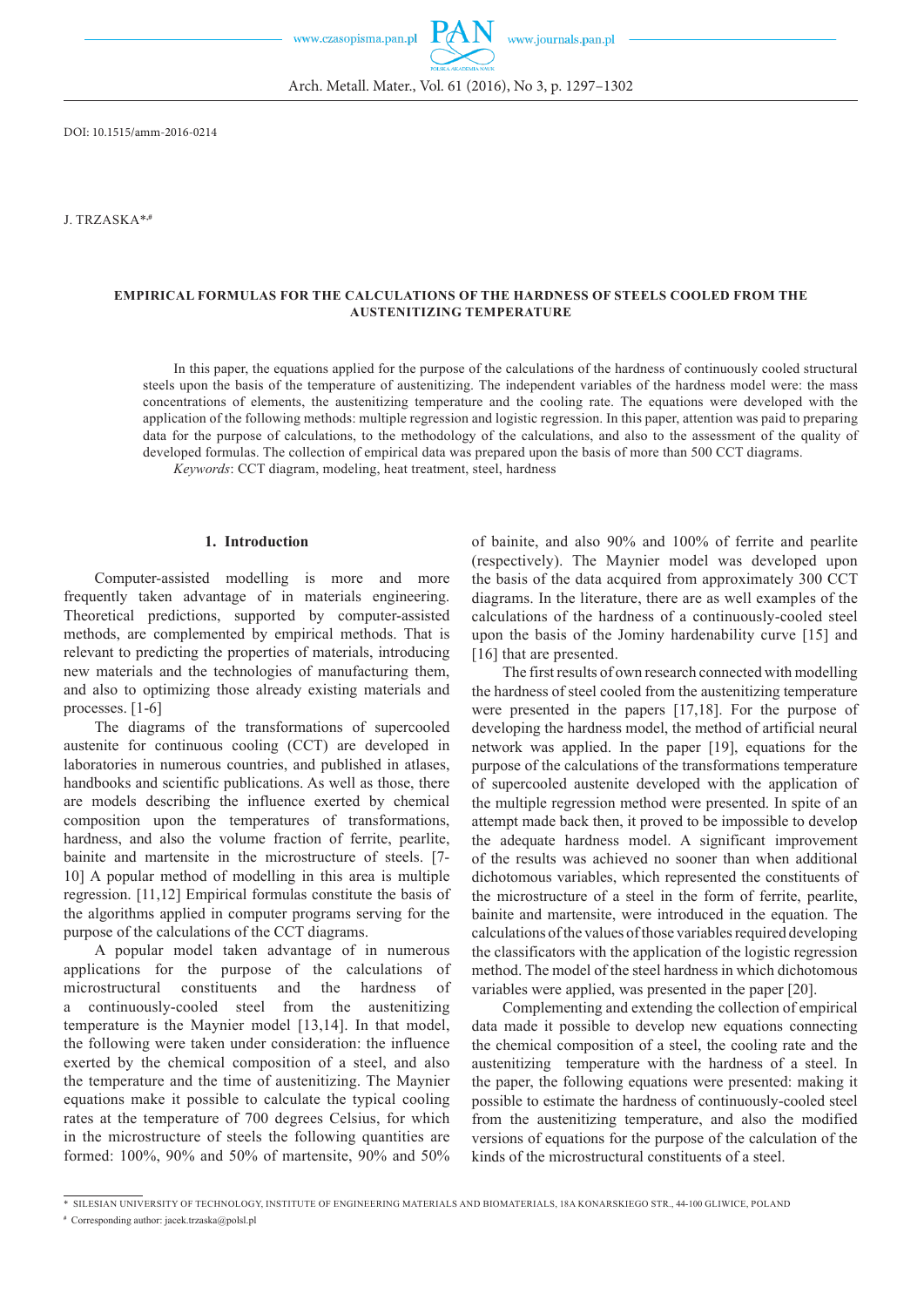Modelling hardness with the application of the multiple regression method required preparing a representative set of empirical data. The collection of data has to be a collection typical for the process being modelled. The values of independent variables ought to uniformly cover the entire domain of the function being approximated. The selection of independent variables ought to result, first and foremost, from the knowledge relevant to the process being modelled. In numerous cases, however, it is necessary to simplify the model, and that results, among others, from the availability of empirical data.

The data set was developed upon the basis of atlases, handbooks and scientific publications containing experimentally-determined CCT diagrams. More than 500 CCT diagrams for structural steels were taken advantage of. The information connected with the austenite grain size and the austenitizing time was not provided on the majority of the CCT diagrams. For that very reason, it was necessary to adopt simplifications connected with the number of independent variables describing the model. It was presumed that the independent variables of the model would be the mass concentrations of the following elements: C, Mn, Si, Cr, Ni, Mo, V and Cu, the cooling rate, and also the austenitizing temperature. Upon the basis of one CCT diagram, several vectors containing the values of independent variables and the respective value of hardness were developed. The data set applied for the purpose of developing the model contained 2845 cases. In addition to that, a verification data set was separated, and that data set was taken advantage of for the purpose of the numerical verification of the model. The verification data set contained 300 cases.

The statistical assessment of the data set was performed upon the basis of descriptive statistics. For every variable of the model, the following statistics were analysed: the minimum value, and the maximum one, mean, standard deviation, median, kurtosis and skewness. The scatterplot matrix and histograms were developed for every independent variable, and so were histograms for two variables. It was checked if there were outliers occurring in the data set. What was analysed as well was the multicollinearity of independent variables. For the purpose of analyzing the effect of multicollinearity, the correlation matrix was taken advantage of, and the values of VIF (Variance Inflation Factor) were calculated as well. Upon the basis of the conducted analyses, the scope of mass concentration of elements, for which the equations may be applied, was determined. The minimum value, and the maximum one, were presented in Table 1. As well as those, the additional conditions, relevant to the sums of the concentrations of selected elements, were defined (Table 2).

TABLE 1 Ranges of mass concentrations of elements

| Range   | Mass fractions of elements, % |      |      |      |      |      |      |      |
|---------|-------------------------------|------|------|------|------|------|------|------|
|         |                               | Mn   | Si   | Сr   | Ni   | Mo   |      | Сu   |
| min     | 0.06                          | 0.13 | 0.12 |      |      |      |      |      |
| max     | 0.68                          | 2.04 |      | 2.30 | 3.85 | .05  | 0.38 | 0.38 |
| average | 0.33                          | 0.58 | 0.42 | 0.65 | 0.70 | 0.21 | 0.03 | 0.04 |

| SD.                     |  |  | $\vert 0.13 \vert 0.37 \vert 0.37 \vert 0.54 \vert 1.02 \vert 0.24 \vert 0.07 \vert 0.07$ |  |  |  |  |  |
|-------------------------|--|--|-------------------------------------------------------------------------------------------|--|--|--|--|--|
| SD - standard deviation |  |  |                                                                                           |  |  |  |  |  |

TABLE 2 Additional conditions for limiting the scope of model application

|         | Mass fractions of elements, % |                |         |         |  |  |
|---------|-------------------------------|----------------|---------|---------|--|--|
|         | $Mn+Cr$                       | $Mn + Cr + Ni$ | $Cr+Ni$ | $Mn+Ni$ |  |  |
| Maximum | 36.                           | 5.6            |         |         |  |  |

### **3. Method and results**

In the hardness models developed with the application of the artificial neural networks method [9,17], the significant variables were constituted by dichotomous variables describing the occurrence of: ferrite, pearlite, bainite and martensite in the microstructure of a steel. For the purpose of the calculation of those variables, the classificator developed with the application of the artificial neural network method was applied. Independent variables in the model were constituted by the mass concentrations of elements, the austenitizing temperature and by the cooling rate. The first classificators developed with the application of the logistic regression method were presented in the paper [20]. The corrected versions of the equations which were taken advantage of in this paper as well were presented in the paper [21]. The above-mentioned classificators are the important part of the hardness model, and, for that very reason, they were included in this paper  $(Eq. (1)-(6))$ .

The regression coefficients of classificators were estimated with the application of the maximum likelihood method [22]. That method does not provide an analytical solution. Numerical solutions are based upon the multiple estimation of regression coefficients in order to obtain results similar to those in a given sample. For the purpose of the calculations of regression coefficients, the Rosenbrock method and the quasi-Newton one were applied. The significance of independent variables was assessed taking advantage of the Wald test. The basis for recognizing the significance of the variable statistical describing was rejecting the null hypothesis. The test statistic  $Z^2$  was calculated as the square of quotient of regression coefficient for an analysed explanatory variable and a standard error for that coefficient. The distribution of statistic Z<sup>2</sup> is in accordance with the distribution of  $\chi^2$  with one degree of freedom. The null hypothesis was rejected if the p-value, being the calculated level of significance for the test statistic  $Z^2$ , was smaller than the presumed level of significance  $\alpha=0.05$ .

It was presumed that the dichotomous dependent variable  $Wx$  (Eq.(1)), describing the occurrence in the microstructure of the steels of the following: ferrite, pearlite, bainite and martensite, assumes the value of 0 (the constituent does not occur in the microstructure of a steel), if calculated with the application of equation (2) the value of variable Sx is not greater than a certain threshold value (N). The threshold value was determined by means of minimizing the number of incorrect answers.

$$
W_X = \begin{cases} 0 \, dla \, S_X \le N \\ 1 \, dla \, S_X > N \end{cases} \tag{1}
$$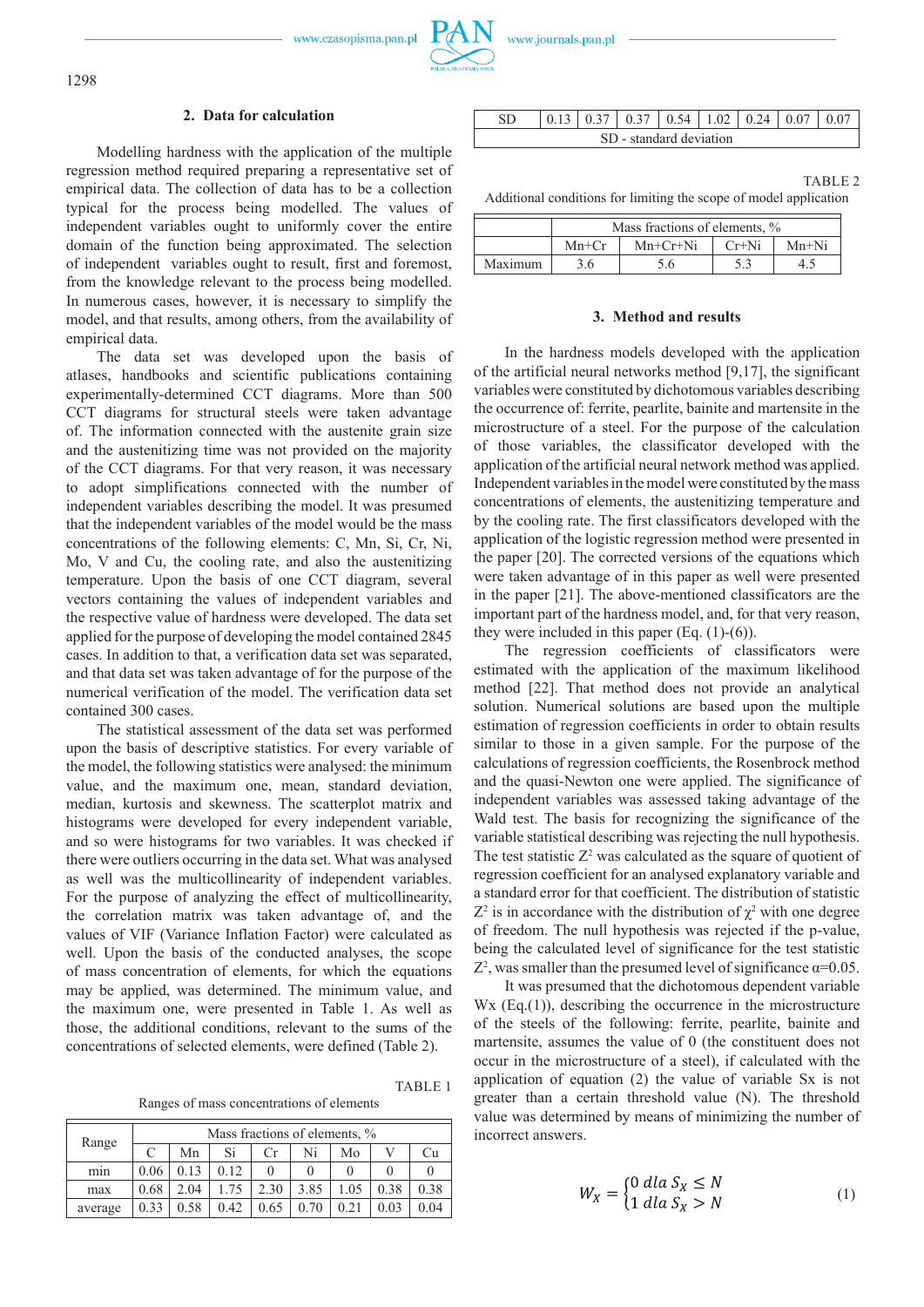

$$
S_X = \frac{\exp(K_X)}{1 + \exp(K_X)}\tag{2}
$$

where:

X=f (ferryt), p (perlit), b (bainit), m (martenzyt),

N= 0.5 for ferritic, pearlite and martensitic transformation; N=0.4 for bainitic transformation.

Equations (1) and (2), and also  $(3)$ – $(6)$ , make it possible to estimate whether in the microstructure of a steel cooled at a certain rate from the austenitizing temperature, the following: ferrite, pearlite, bainite and martensite are observed. In the case of ferritic transformation (3) and the pearlite one (4), the issue can be reduced to searching for the highest cooling rate which is sufficient for the transformation to occur. For martensitic transformation (6), the unknown will be the lowest cooling rate which is yet sufficient for the transformation to occur. Bainitic transformation requires determining two values restricting the area of the occurrence of it. In order to achieve this result, in equation (5) an additional constituent was introduced, and in that constituent the rate of cooling was set against the mean value of it.

$$
K_f = 18.4 - 15.4 \cdot C - 1.9 \cdot Mn + 0.7 \cdot Si - 2.5 \cdot Cr - 1.5 \cdot Ni - 4.8 \cdot Mo + 2.4 \cdot V
$$
  
+ 1.4 \cdot Cu - 0.004 \cdot T\_A -  $\sqrt[4]{v_c}$  (3)

$$
K_p = 12 - 1.4 \cdot C - 2.3 \cdot Mn - 2.3 \cdot Cr
$$
  
- 1.4 \cdot Ni - 6 \cdot Mo + 3.9 \cdot V - 0.002 \cdot T - 1.2 \cdot \sqrt[4]{v\_c}^{(4)}

$$
K_b = 1.3 - 3.7 \cdot C + 0.45 \cdot Mn + 0.2 \cdot Cr + 0.18 \cdot Ni + 1.9 \cdot Mo - 0.17 \cdot \sqrt[4]{v_c} - 0.57 \cdot \sqrt{(4.35 - \sqrt[4]{v_c})^2}
$$
(5)

$$
K_m = -16.5 + 4.7 \cdot C + 2.6 \cdot Mn + 0.6 \cdot Si + 2.4 \cdot Cr + 1.2 \cdot Ni + 1.9 \cdot Mo + 4.8
$$
  

$$
\cdot Cu + 0.006 \cdot T_A + 1.1 \cdot \sqrt[4]{v_c}
$$
  
(6)

The correctness of the action of the classificators was assessed upon the basis of the coefficient of correct classifications, which was being determined as the quotient of correctly classified cases and all the examples in the data set (Table 3).

TABLE 3 Quality assessment coefficients for models, used as classifiers for determining the types of occurring transformations

| Transformation areas | Coefficient of correct<br>classifications. % |
|----------------------|----------------------------------------------|
| Ferritic             |                                              |

| Pearlitic   |    |
|-------------|----|
| Bainitic    |    |
| Martensitic | 54 |

For the hardness model, the general form of the equation was presumed (7):

$$
Y = a_0 + \sum_i a_i f_i(X) \tag{7}
$$

where:

Y - explained variable - hardness;  $a_0$ ,  $a_1$  ...  $a_i$  - regression coefficients;  $f_i$  – functions of equation variables;

X - vector of explanatory variables.

Into the model, it was the product of two independent variables that were introduced as well. The objective of those activities was to take under consideration the interaction between explanatory variables. The estimation of regression coefficients was performed with the application of the least squares method.

Adjusting the equation to the empirical data was assessed upon the basis of the determination coefficient R2 . The significance of explanatory variables added to, or removed from, the equation, was being assessed upon the basis of the values of the adjusted determination coefficient. The adjusted determination coefficient makes it possible to compare the models of multiple regression having a different number of explanatory variables, which were developed for those same empirical data. The significance of the regression coefficients of the model was researched as well verifying the hypotheses relevant to the individual coefficients of the form: the null hypothesis and the alternative hypothesis. For the verification of the hypothesis, the t-Student distribution and, determined upon the basis of it, the critical p-value of were applied. The level of significance of  $\alpha=0.05$  was presumed. The statistical significance of the regression model was being researched taking advantage of the F-Fisher-Snedecor test. The models were being assessed as well upon the basis of: the mean absolute error, the standard deviation of error, and also the standard deviation quotient of the calculation error, as well as the standard deviation of the dependent variable value. The quotient of standard deviations makes it possible to set the values of the error of the model against the scope of changes in dependent variable.

The hardness of a steel cooled at a particular rate (vc) from the austenitizing temperature (TA) is described in the equation (8). In the model, there are independent variables: the mass concentrations of elements, the austenitizing temperature, the cooling rate, and also four dichotomous variables determining the kind of constituents occurring in the microstructure of a steel. In the equation, it was the interactions between the mass concentration of carbon and the cooling rate that were taken under consideration as well.

Moreover, the hardness of steel was described in addition to that with the application of two equations which may be applied for a martensitic structure (9), and also for the ferritic- pearlitic one (10). The statistics of the models,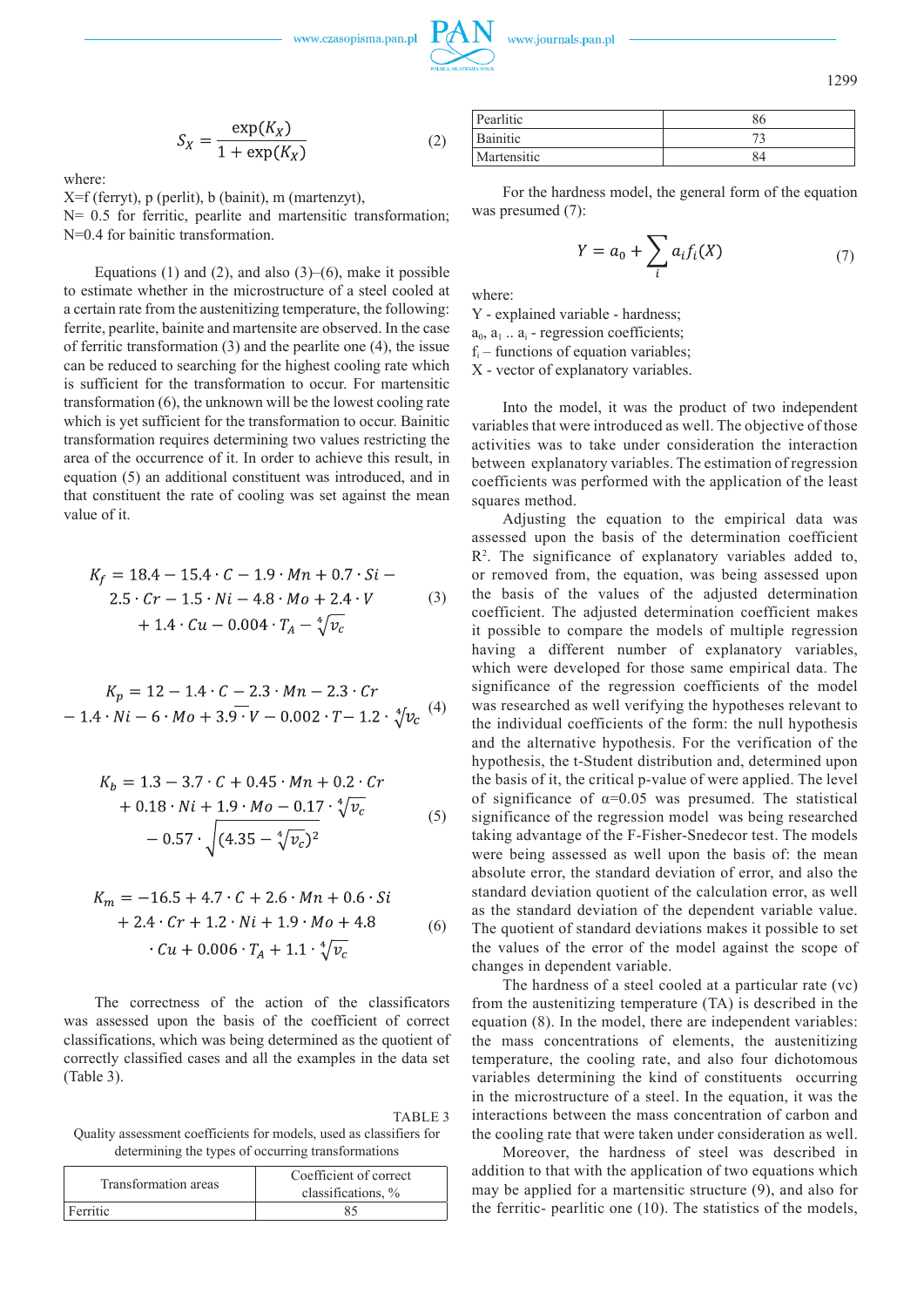

1300

including the following values: the mean absolute error, the standard deviation of error, the quotient of standard deviations, and also the coefficient of correlation, were compiled in Tables 4 and 5.

$$
HV = 3.7 + 225 \cdot C + 82 \cdot Mn + 28 \cdot Si + 55 \cdot Cr + 28 \cdot Ni + 53.5 \cdot Mo + 147 \cdot V + 71 \cdot Cu + 0.09 \cdot T_A - 3.8 \cdot \sqrt[4]{v_c} + 68 \cdot C \cdot \sqrt[4]{v_c} - 42 \cdot W_f - 69 \cdot W_p - 32.5 \cdot W_b + 72 \cdot W_m
$$
 (8)

$$
HV_m = 200 + 824 \cdot C + 44 \cdot Mn + 14 \cdot Cr + 9 \cdot Ni
$$
  
+ 171 \cdot V + 78.5 \cdot Cu + 4.13 \cdot \sqrt[4]{v\_c} (9)

$$
HV_{f-p} = -73 + 253 \cdot C + 52 \cdot Mn + 10 \cdot Si + 36
$$
  
 
$$
\cdot Cr + 8 \cdot Ni + 20 \cdot Mo + 80 \cdot V + 0.11 \cdot T_A
$$
  
 
$$
+ 12.5 \cdot \sqrt[4]{v_c}
$$
 (10)

The hardness models for a martensitic structure, and for the ferritic- pearlitic one, may be applied after obtaining the appropriate results of classifications. In the case of uncertain results of classifications if the coefficient of Wx assumes the values similar to the threshold values dividing separate classes, it is a better solution to apply the general model.

TABLE 4 Values of statistics used to evaluate the significance of the developed models

|                         | Model     |            |        |  |
|-------------------------|-----------|------------|--------|--|
|                         | <b>HV</b> | <b>HVm</b> | HVf-p  |  |
| $R^2$                   | 0.848     | 0.857      | 0.746  |  |
| Adjusted $\mathbb{R}^2$ | 0.847     | 0.855      | 0.743  |  |
| Standard error          | 62.3      | 39.9       | 24.4   |  |
| Observations            | 2845      | 418        | 667    |  |
| Significance F          | 0         | 6E-169     | 3E-189 |  |

TABLE 5 Values of statistics used to evaluate the quality of the developed

| м<br>10 |  |
|---------|--|
|---------|--|

|            | Mean      | Standard         | Ratio of   | Pearson's   |  |
|------------|-----------|------------------|------------|-------------|--|
|            | absolute  | deviation of the | standard   | correlation |  |
|            | error, HV | error, HV        | deviations | coefficient |  |
| HV         | 48.5      | 38.9             | 0.24       | 0.92        |  |
| <b>HVm</b> | 30.5      | 25.2             | 0.24       | 0.92        |  |
| HVf-p      | 19.4      | 14.5             | 0.30       | 0.86        |  |

For hardness models the following scatter plots for dependent variable values that were experimental and calculated using equations (8)-(10) were made. The results are shown in Fig. 1.



Fig. 1. Comparison of the experimental hardness (HV) with values calculated using the regression model: a) HV equation (8); b) HVm equation (9); c) HVf-p equation (10)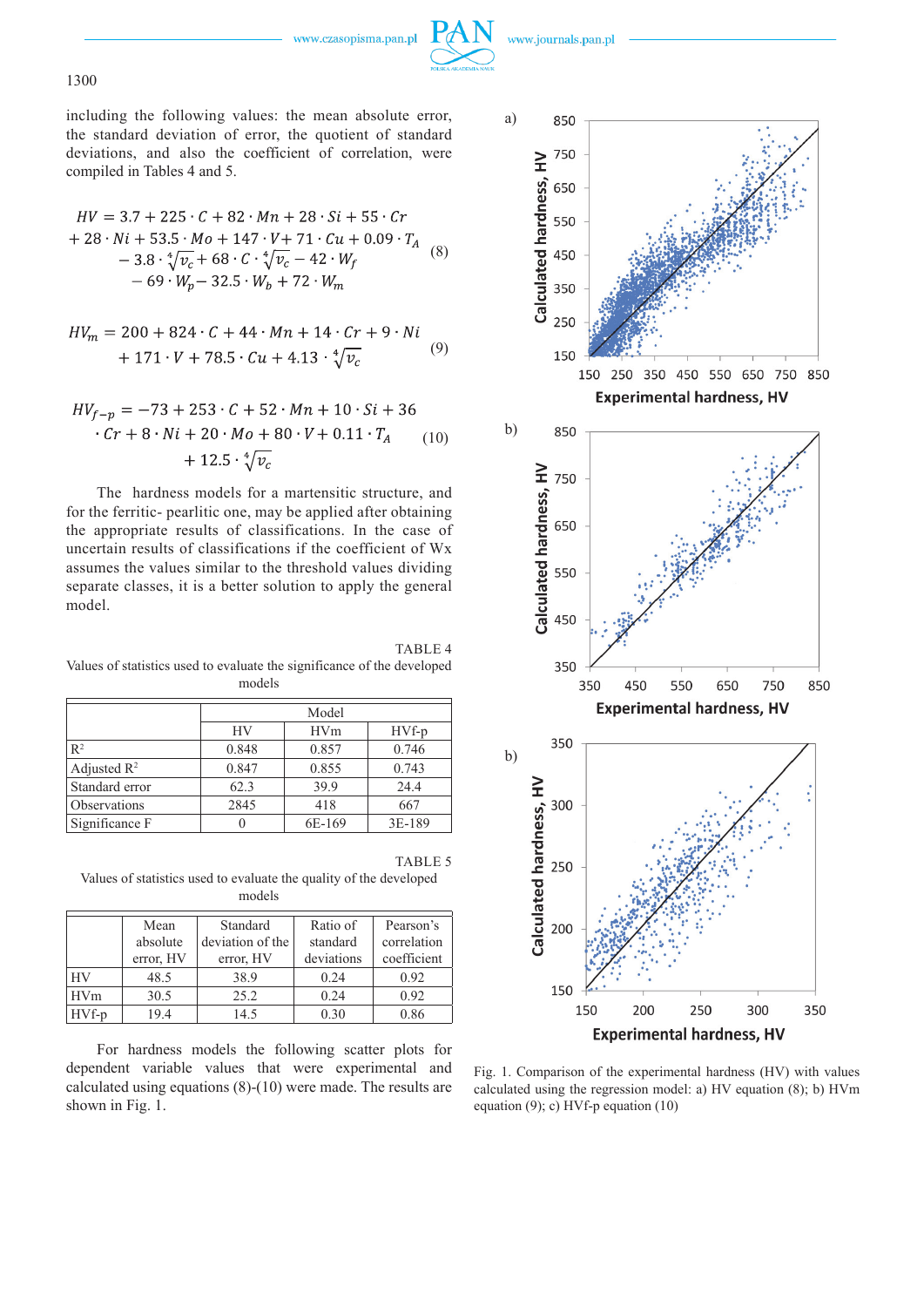The hardness model was numerically verified by means of comparison between the curves of hardness determined experimentally and the calculated ones. The calculations were performed for data which were not taken advantage of for the purpose of developing the model. The verification collection was composed of 30 chemical compositions of structural steel. The examples of the results were presented in Fig. 2 and Fig. 3.



Fig. 2. Comparison of the experimental and calculated hardness curves for the steels with a mass concentration of elements: 0.23%C, 1.53%Mn, 0.4%Si, 0.03%Cr austenitised at temperature of 900°C



Fig. 3.Comparison of the experimental and calculated hardness curves for the steels with a mass concentration of elements: 0.13%C, 0.46%Mn, 0.26%Si, 0.78%Cr, 3,69%Ni, 0.04%Mo, 0.16%Cu austenitised at temperature of 870°C

#### **4. Summary**

The advantage of the multiple regression method is the fact that it is a model which is easy to be applied and to be disseminated. The results of the estimation of the hardness of steels are burdened with certain errors. Those result both from simplifications applied in the course of modelling, as well as from the specific character of empirical data upon the basis of which the model was developed. The data set was developed upon the basis of the published CCT diagrams. The CCT diagrams included in the paper were being developed for several years by different research laboratories. The error being made in the course of the analysis of chemical composition, or the measurement of hardness, was undergoing significant changes. A significant problem is constituted as well by the graphic form of data and errors connected with making CCT

diagrams and printing them, and also errors resulting from the digitalization of data.

Every vector of data taken advantage of in the course of the calculations of regression coefficients has to contain the values of all variables. Information relevant to the time of austenitizing, and also to the grain size, was not being provided on the majority of the CCT diagrams, and, for that very reason, it was not taken under consideration in the model. The presented equations can be used only in the range of concentrations of alloying elements shown in the Table 1. Simultaneously, the conditions set out in the Table 2 should be complied with. The hardness model for structural steels, continuously cooled from the austenitizing temperature, was developed as well with the application of the artificial neural networks method. The verification of it is currently in progress.

The multiple regression and logistic regression methods were also used to develop other models that describe the transformation temperatures as a function of the cooling rate, critical temperatures of steel and volume fractions of ferrite, pearlite, bainite and martensite in the microstructure of steel. Some results are shown in papers [20-21] New models describing the transformations of supercooled austenite will be taken advantage of for the purpose of modification of a computer program [23] for the purpose of the calculations of CCT diagrams for structural steels.

## **Acknowledgements**

This publication was financed by the Ministry of Science and Higher Education of Poland as the statutory financial grant of the Faculty of Mechanical Engineering SUT

# **REFERENCES**

- [1] L.A. Dobrzański, J. Trzaska, A.D. Dobrzańska-Danikiewicz, Use of Neuronal Networks and Artificial Inteligence Tools for Modeling, in: S. Hashmi (Ed.), Comprehensive Materials Processing, Elsevier Science & Technology (2014).
- [2] L.A. Dobrzański, T. Tański, J. Trzaska, Mater. Sci. Forum **638**, 1488-1493 (2010).
- [3] Sitek W., Trans. Famena **34**, (3), 39-46 (2010).
- [4] L.A. Dobrzański, T. Tański, J. Trzaska, L. Čížek, Journal of Achievements in Materials and Manufacturing Engineering **26**, (2), 187-190 (2008).
- [5] L.A. Dobrzański, W. Sitek, J. Mater. Process. Tech. 90, 467- 472 (1999).
- [6] L.A. Dobrzański, W. Sitek, W. Krupiński, J. Mater. Process. Tech. **157**, 102-106 (2004).
- [7] P.J. Van der Wolk, Modelling CCT-diagrams of engineering steels using neural networks, Delft University Press, Delft 2001.
- [8] J. Wang, P.J. Van Der Wolk, S. Van Der Zwaag, ISIJ Int. **39**, 1038-1046 (1999).
- [9] L.A. Dobrzański, J. Trzaska, Comp. Mater. Sci. **30**, (3-4), 251- 259 (2004).
- [10] J. Trzaska, A. Jagiełło, L.A. Dobrzański, Archives of Materials Science and Engineering **39**, (1), 13-20 (2009).
- [11] B. Pawłowski, Journal of Achievements in Materials and